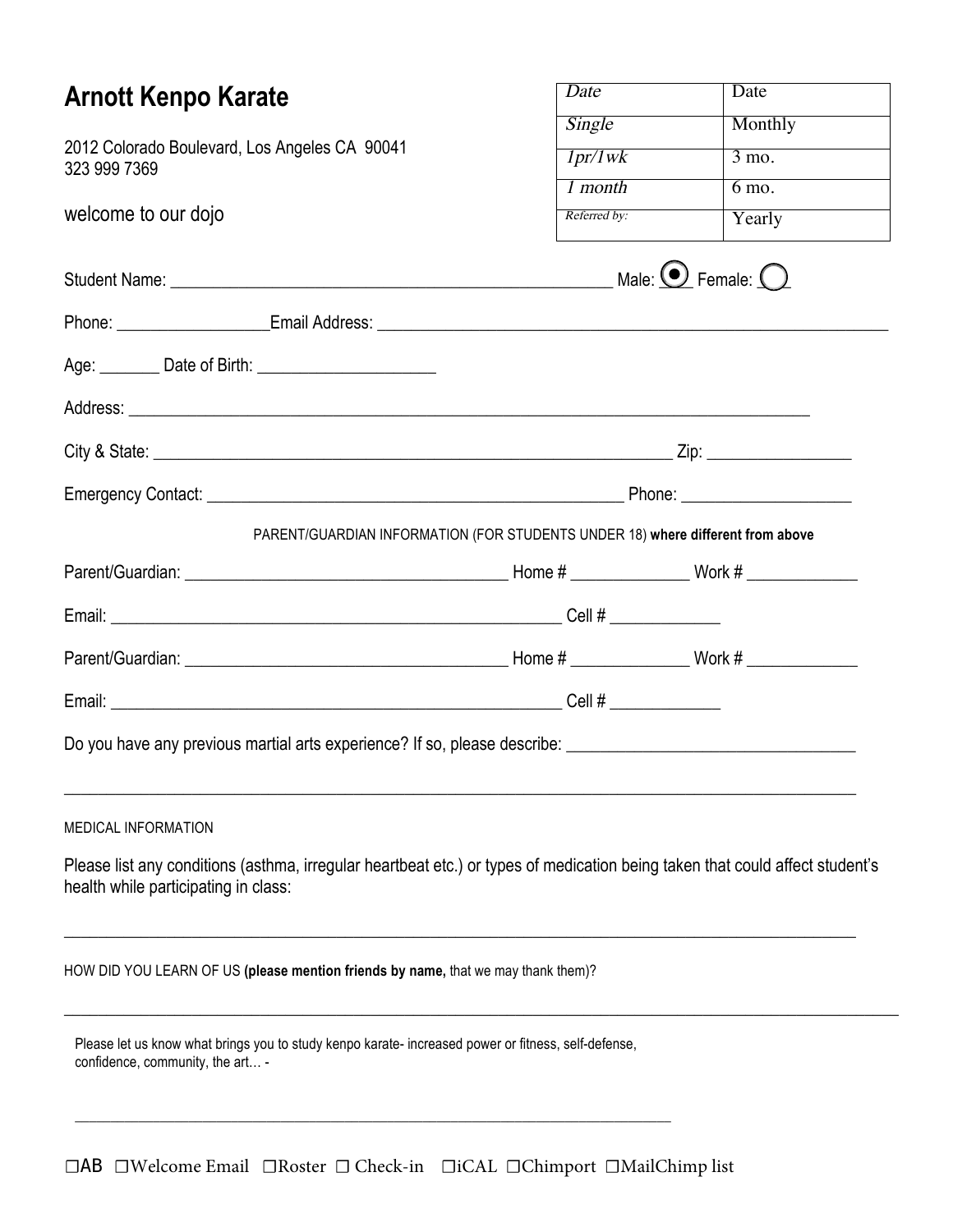## WAIVER OF LIABILITY AND HOLD HARMLESS AGREEMENT

In consideration for receiving permission to BE ON PREMISES at ARNOTT KENPO KARATE (hereinafter the "Activity or Activities"), I, on behalf of myself and any minor child/children for whom I have the capacity to contract, hereby acknowledge and agree to the following:

1. I understand the hazards of the novel coronavirus ("COVID-19") and am familiar with the Centers for Disease Control and Prevention ("CDC") guidelines regarding COVID-19. I acknowledge and understand that the circumstances regarding COVID-19 are changing from day to day and that, accordingly, the CDC guidelines are regularly modified and updated and I accept full responsibility for familiarizing myself with the most recent updates.

2. I readily acknowledge the risks associated with COVID-19 and willingly choose to participate in Activities.

3. I acknowledge and fully assume the risk of illness or death related to COVID-19 arising from my being on the premises and participating in the Activities; I RELEASE, WAIVE, DISCHARGE, AND COVENANT NOT TO SUE (on behalf of myself and any minor children from whom I am legal guardian) MARK ARNOTT (owner), THE ARNOTT KENPO KARATE Instructor Team, or ARNOTT AMERICAN KENPO LLC (the RELEASEES) from any liability related to COVID-19 which might occur as a result my being on the premises and participating in the Activities.

4. I shall indemnify, defend and hold harmless the RELEASEES from and against any and all claims, demands, suits, judgments, losses or expenses of any nature whatsoever (including, without limitation, attorneys' fees, costs and disbursements, whether of in-house or outside counsel and whether or not an action is brought, on appeal or otherwise), arising from or out of, or relating to, directly or indirectly, COVID-19 or any other illness or injury.

5. It is my express intent that this Waiver and Hold Harmless Agreement shall bind any assigns and representatives, and shall be deemed as a RELEASE, WAIVER, DISCHARGE, AND COVENANT NOT TO SUE the above-named RELEASEES. This Agreement and the provisions contained herein shall be construed, interpreted and controlled according to the laws of the State of California. I HEREBY KNOWINGLY AND VOLUNTARILY WAIVE ANY RIGHT TO A JURY TRIAL OF ANY DISPUTE ARISING IN CONNECTION WITH THIS AGREEMENT. I ACKNOWLEDGE THAT THIS WAIVER WAS EXPRESSLY NEGOTIATED AND IS A MATERIAL INDUCEMENT THE PERMISSION GRANTED BY RELEASEES TO BE ON PREMISES AND PARTICIPATE IN THE ACTIVITIES.

IN SIGNING THIS AGREEMENT, I ACKNOWLEDGE AND REPRESENT THAT I have read the foregoing Waiver of Liability and Hold Harmless Agreement, understand it and sign it voluntarily as my own free act and deed; no oral representations, statements, or inducements, apart from the foregoing written agreement, have been made; I am at least eighteen (18) years of age and fully competent; and I execute this Agreement for full, adequate and complete consideration fully intending to be bound by same.

IF I LEARN THAT I OR MY FAMILY HAS BEEN INFECTED I will notify Mr. Arnott. If any student is found to be infected, Mr. Arnott will notify every student who has been in the studio at the same time as the infected student, going back two weeks. No students or families will be identified by name.

IN WITNESS WHEREOF, I have signed this Waiver and Agreement under seal on this

SIGNATURE: \_\_\_\_\_\_\_\_\_\_\_\_\_\_\_\_\_\_\_\_\_\_\_\_\_\_\_\_\_\_\_\_\_\_\_\_\_\_\_\_\_\_\_\_\_\_\_

NAME:\_\_\_\_\_\_\_\_\_\_\_\_\_\_\_\_\_\_\_\_\_\_\_\_\_\_\_\_\_\_\_\_\_\_\_\_\_\_\_\_\_\_\_\_\_\_\_\_\_\_\_\_\_

NAMES OF MINOR CHILD(REN): \_\_\_\_\_\_\_\_\_\_\_\_\_\_\_\_\_\_\_\_\_\_\_\_\_\_\_\_\_\_\_\_\_\_\_\_\_\_\_\_\_\_\_\_\_\_\_\_\_\_\_\_\_\_\_\_\_\_\_